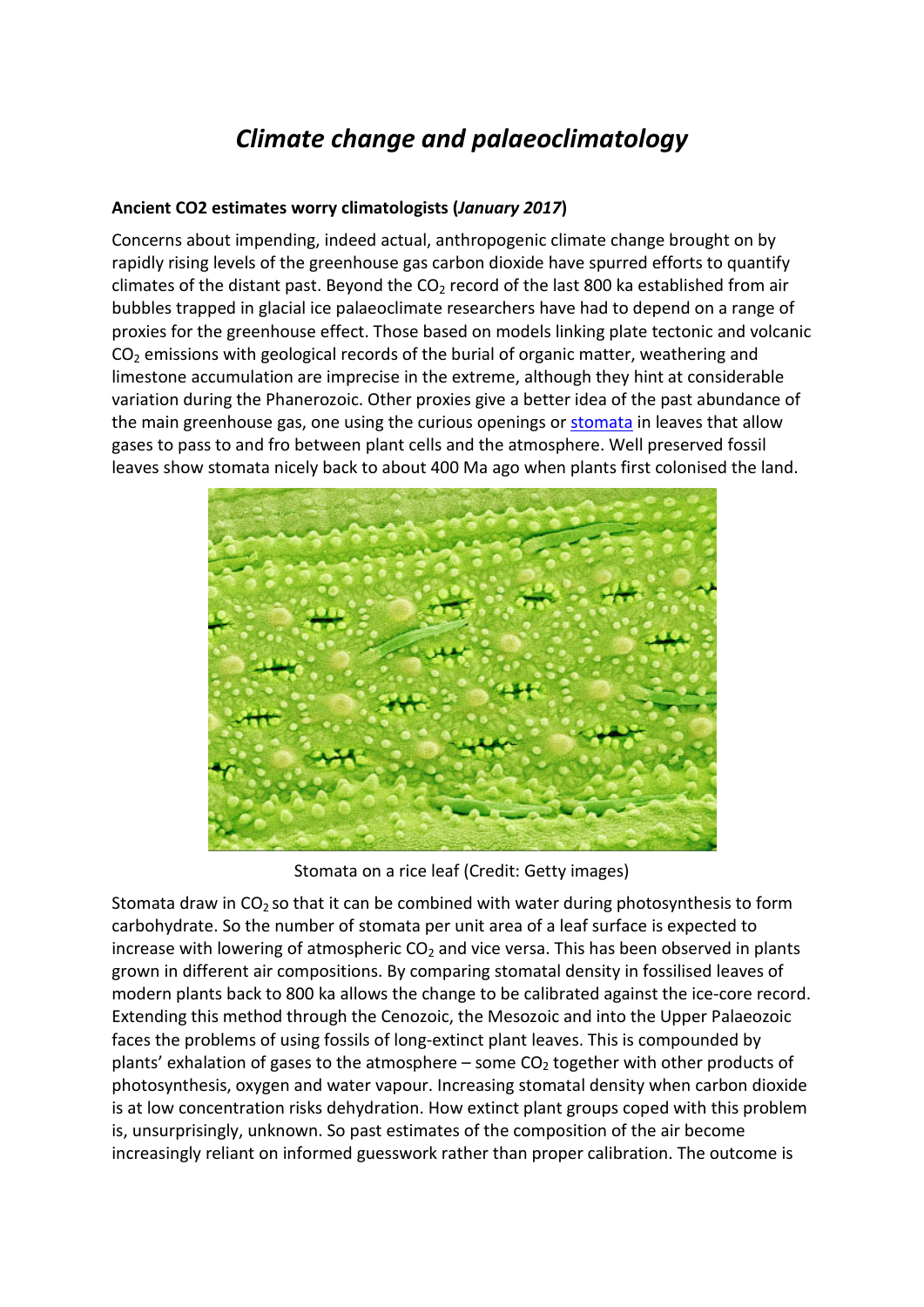that results from the distant past tend to show very large ranges of  $CO<sub>2</sub>$  values at any particular time.

An improvement was suggested some years back by Peter Franks of the University of Sydney with Australian, US and British co-workers (Franks, P.J. *et al*. 2014[. New constraints](https://agupubs.onlinelibrary.wiley.com/doi/pdf/10.1002/2014GL060457)  on atmospheric CO<sub>2</sub> [concentration for the Phanerozoic.](https://agupubs.onlinelibrary.wiley.com/doi/pdf/10.1002/2014GL060457) *Geophysical Research Letters*, v. 41, p. 4685-4694; DOI: 10.1002/2014GL060457). Their method included a means of assessing the back and forth exchange of leaf gases with the atmosphere from measurements of the carbon isotopes in preserved organic carbon in the fossil leaves, and combined this with stomatal density and the actual shape of stomata. Not only did this narrow the range of variation in atmospheric  $CO<sub>2</sub>$  results for times past, but the mean values were dramatically lessened. Rather than values ranging up to 2000 to 3000 parts per million ( $\sim$  10 times the pre-industrial value) in the Devonian and the late-Triassic and early-Jurassic, the gasexchange method does not rise above 1000 ppm in the Phanerozoic.

The upshot of these findings strongly suggests that the Earth's climate sensitivity to atmospheric  $CO<sub>2</sub>$  (the amount of global climatic warming for a doubling of pre-industrial  $CO<sub>2</sub>$ concentration) may be greater than previously thought; around 4° rather than the currently accepted 3°C. If this proves to be correct it forebodes a much higher global temperature than present estimates by the [Intergovernmental Panel on Climate Change \(IPCC\)](https://www.ipcc.ch/) for various emission scenarios through the 21<sup>st</sup> century.

**See also:** Hand, E. 2017. Fossil leaves bear witness to ancient carbon dioxide levels. *Science*, v. **355**, p. 14-15; DOI: 10.1126/science.355.6320.14. Heather Kelly 2017. [How did plants](https://heatherkellyblog.wordpress.com/2017/04/02/how-did-plants-evolve-stomata/)  [evolve stomata.](https://heatherkellyblog.wordpress.com/2017/04/02/how-did-plants-evolve-stomata/) (heatherkellyblog.wordpress.com)

# **Amazonian forest through the last glacial maximum (***January 2017***)**

Accelerated evolution may occur when a small population of a species – whose genetic variability is therefore limited – becomes isolated from all other members. This is one explanation for the rise of new species, as in th[e Galapagos archipelago.](http://en.wikipedia.org/wiki/Gal%C3%A1pagos_Islands) Creation of such genetic bottlenecks encourages rapid genetic drift away from the main population. It has been suggested to explain sudden behavioural shifts in anatomically modern humans over the last hundred thousand years or so, partly through rapid and long-distance migrations and partly through a variety of environmental catastrophes, such as the huge [Toba eruption](http://en.wikipedia.org/wiki/Toba_catastrophe_theory) around 74 ka. Another example has been proposed for the teemingly diverse flora and fauna of the Amazon Basin, particularly among its ~7500 species of butterflies, which has been ascribed to shrinkage of the Amazonian rain forest to isolated patches that became refuges from dry conditions during the [last glacial maximum.](http://en.wikipedia.org/wiki/Last_Glacial_Maximum)

A great deal of evidence suggests that during glacial maxima global climate became considerably drier than that in interglacials, low-latitude deserts and savannah grasslands expanding at the expense of humid forest. Yet the emerging complexity of how climate change proceeds from place to place suggests that evidence such continental drying from one well-documented region, such as tropical Africa, cannot be applied to another without confirming data. [Amazonia](http://en.wikipedia.org/wiki/Amazon_rainforest) has been the subject of long-standing controversy about such ecological changes and formation of isolated forest 'islands' in the absence of definitive palaeoclimate data from the region itself. A multinational team has now published data on climatic humidity changes over the last 45 ka in what is now an area of dense forest but also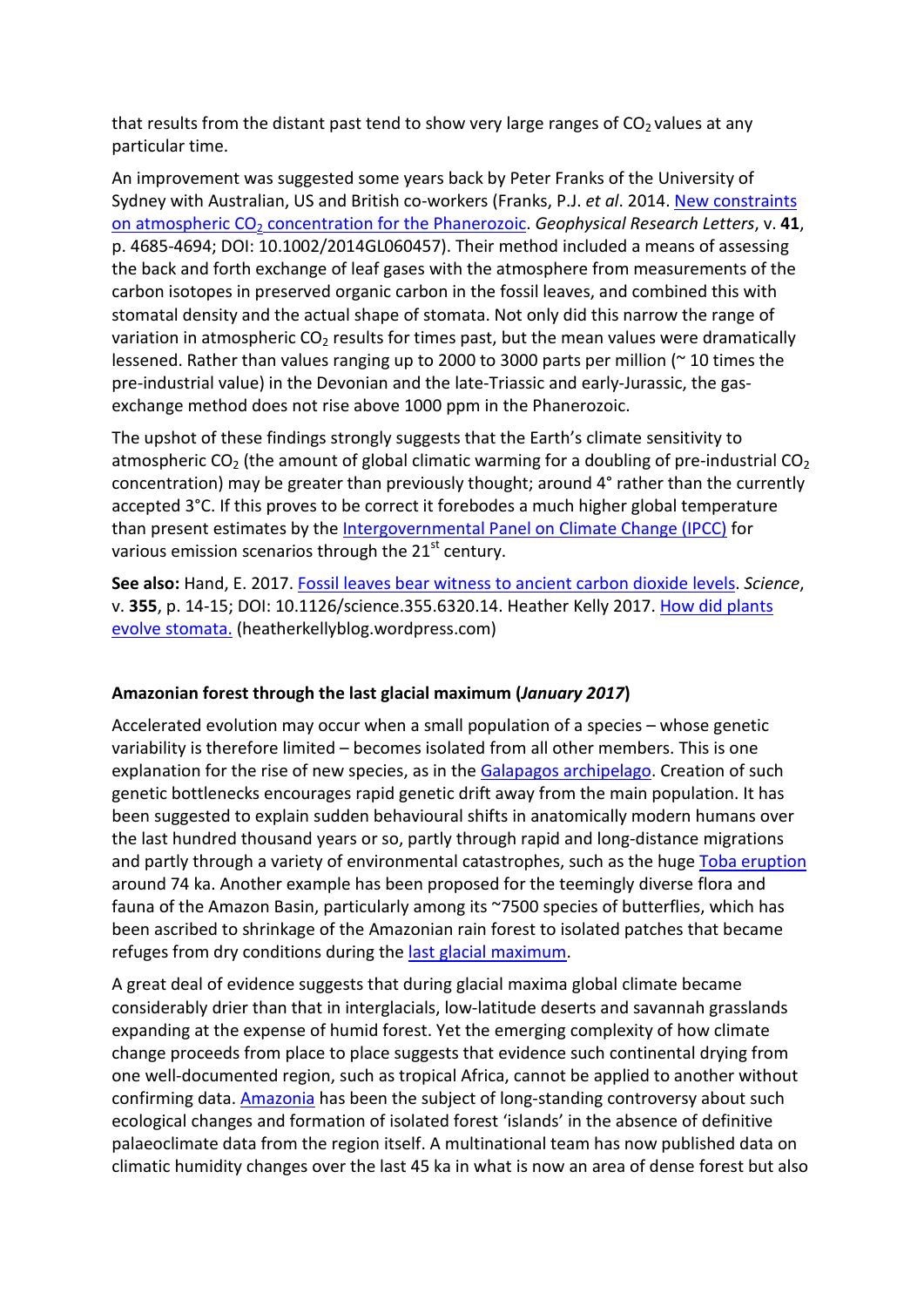receives lower rainfall than most of Amazonia; i.e. where rolling back forest to savannah would have been most likely to occur during the last glacial maximum (Wang, X. *et al*. 2017. Hydroclimate changes across the Amazon lowlands over the past 45,000 years. *Nature*, v. **541**, p. 204-207; DOI: 10.1038/nature20787).



Potential forest cover inferred from global climate models for the last glacial maximum (top) the Holocene thermal maximum and at present. (Credit: Wikipedia)

Their study area is tropical karst, stalagmites from one of whose caves have yielded detailed oxygen-isotope time series. Using the U/Th dating technique has given the data a time resolution of decades covering the global climatic decline into the last glacial maximum and its recovery to modern times. The relative abundance of oxygen isotopes (expressed by  $\delta^{18}$ O) in the calcium carbonate layers that make up the stalagmites is proportional to that of the rainwater that carried calcium and carbonate ions dissolved from the limestones. The rainwater  $\delta^{18}$ O itself depended on the balance between rainfall and evaporation, higher values indicating reduced precipitation. Relative proportions of carbon isotopes in the stalagmites, expressed by  $\delta^{13}$ C, record the balance of trees and grasses, which have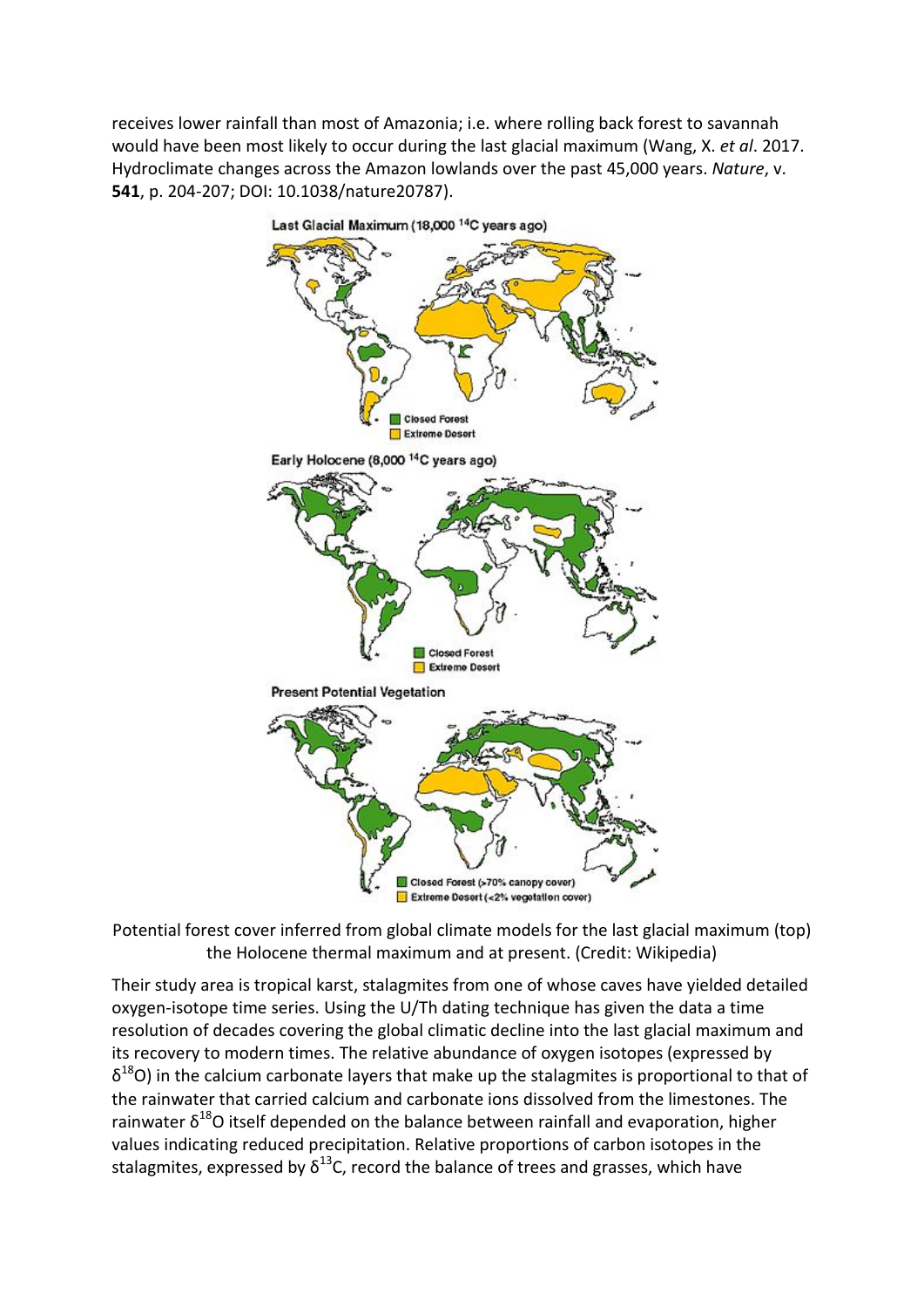different carbon-isotope signatures. Rainfall in the area did indeed fall during the run-up to the last glacial maximum, to about 60% of that at present, then to rise to ~142% in the mid-[Holocene](http://en.wikipedia.org/wiki/Holocene) (6 ka). Yet  $\delta^{13}$ C in the stalagmites remained throughout comparable with those in the Holocene layers, its low values being incompatible with any marked expansion of grasses.



Amazonian rain forest north of Manaus, Brazil. (Credit: Rainforest Rescue)

One important factor in converting rain forest to grass-dominated savannah is fire induced by climatic drying. Tree mortality and loss of cover accelerates drying out of the forest floor in a vicious circle towards grassland, expressed today by human influences in much of Amazonia. Fires in Amazonia must therefore have been rare during the last ice age; indeed sediment cores from the Amazon delta do not reveal any significant charcoal 'spike'.

**See also:** Bush, M.B 2017. The resilience of Amazonian forests. *Nature*, v. **541**, p. 167-168; DOI: 10.1038/541167a

# **Odds and ends about Milankovich and climate change (***February 2017***)**

It is some 40 years since the last explosive development in understanding the way the world works. In 1976 verification of [Milutin Milanković](http://en.wikipedia.org/wiki/Milutin_Milankovi%C4%87)'s astronomical theory to explain cyclical climate change as expressed by surface processes has had a similar impact as the underpinning of internal processes by the emergence of plate tectonics in the preceding decade. Signals that match the regularity of changes in the Earth's orbital eccentricity and the tilt and precession of its axis of rotation, with periods of roughly 96 and 413 ka, 41 ka, 21 and 26 ka respectively, were found in climate change proxies in deep-sea sediment cores (oxygen isotope sequences from benthonic foraminifera) spanning the last 2.6 Ma. The findings seemed as close to proof as one might wish, albeit with anomalies. The most notable of these was that although Milanković's prediction of a dominant 41 ka effect of changing axial tilt, the strongest [astronomical forcing,](http://en.wikipedia.org/wiki/Orbital_forcing) had characterised cooling and warming cycles in the early Pleistocene, since about a million years ago a ~100 ka periodicity took over – that of the weakest forcing from changing orbital obliquity. Analysis of sedimentary cycles from different episodes in earlier geological history, as during Carboniferous to Permian global frigidity, seemed to confirm that gravitational fluctuations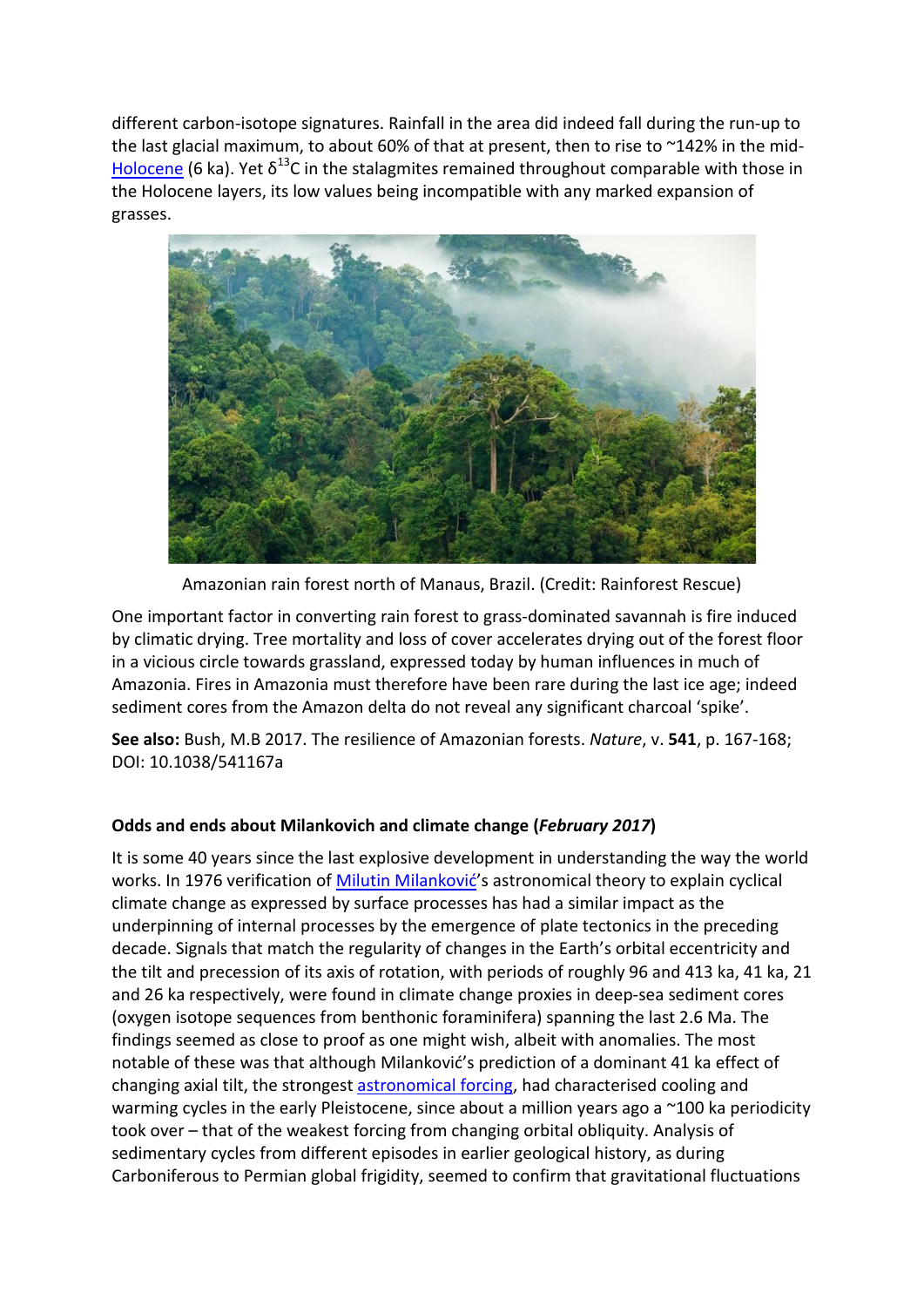stemming from the orbits of other planets, Jupiter and Saturn especially, had been a continual background to climate change.

All manner of explanations have been offered to explain why tiny, regular and predictable changes in Earth's astronomical behaviour produce profound changes in the highly energetic and chaotic climate system. Much attention has centred on the mathematically based concept of [stochastic resonance.](https://en.wikipedia.org/wiki/Stochastic_resonance) That is a phenomenon where weak signals may be induced to show themselves if they are mixed with a random signal – 'white noise' spanning a great range of frequencies. The two resonate at the hidden frequencies thereby strengthening the weak, non-random signal. Noise is already present in the climate system because of the random and highly complex nature of the components of climate itself and the surface processes that it induces.

The latest development along these lines suggests that something quite simple may be at the root of inner complexities in the climatic history of the Pleistocene Epoch: the larger an ice sheet becomes and the longer it lasts the easier it is to cause it to melt away (Tzedakis, P.C. *et al*. 2017. [A simple rule to determine which insolation cycles lead to interglacials.](https://dial.uclouvain.be/downloader/downloader.php?pid=boreal%3A182877&datastream=PDF_02&disclaimer=4a3ccbe1972eca7d41701df9e9c59628e60e2268a1a85ce598e881f14d4d797b) *Nature*, v. **542**, p. 427-432; DOI: 10.1038/nature21364). The gist of the approach taken in the investigation lies in analysing the degree to which the onsets of major ice-cap melting match astronomically predicted peaks in summer insolation north of 65° N. It also subdivides O-isotope signals of periods of sea level rise into full interglacials, interstadials during periods of climate decline and a few cases of extended interglacials. Through time it is clear that there has been an increase in the number of interstadials that interrupt cooling between interglacials. Plotting the time of peaks in predicted summer warming closest to major glacial melting events against their insolation energy is revealing.

Before 1.5 Ma the peak energy of summer insolation in the Northern Hemisphere exceeded a threshold leading to full interglacials rather than interstadials more often than it did during the period following 1 Ma. Although Milanković's 41 ka periodicity remained recognisable throughout, from about 1.5 Ma ago more and more of the energy peaks resulted in only the partial ice melting of interstadial events. The energy threshold for the full deglaciation of interglacials seems to have increased between 1.5 to 1.0 Ma and then settled to a 'steady state'. The balance between glacial growth and melting increasingly 'skipped' 41 ka peaks in insolation so that ice caps grew bigger with time. Deglaciation then required additional forcing. But considering the far larger extent of ice sheets, the tiny additional insolation due to shifts in orbital eccentricity every ~100 ka surprisingly tipped truly savage ice ages into warm interglacials.

Resolving this paradox may lie with three simple, purely terrestrial factors associated with great ice caps: thicker and more extensive ice becomes warmer at its base and more prone to flow; climate above and around large ice caps becomes progressively colder and drier, so reducing their growth rate; the more sea level falls as land ice builds up, the more the vertical structure and flow of ocean water change. The first of these factors leads to periodic destabilisation when ice sheets surge outwards and increase the rate of iceberg calving into the surrounding oceans. Such 'iceberg armadas' characterised the last Ice Age to result in sudden irregularly spaced changes in ocean dynamics and global climate to return to metastable ice coverage, as did earlier ones of similar magnitude. The second factor results in dust lingering at the surface of ice caps that reduced the ability of ice to reflect solar radiation back to space, which enhances summer melting. The third and perhaps most profound factor reduces the formation of ocean bottom water into which dissolved carbon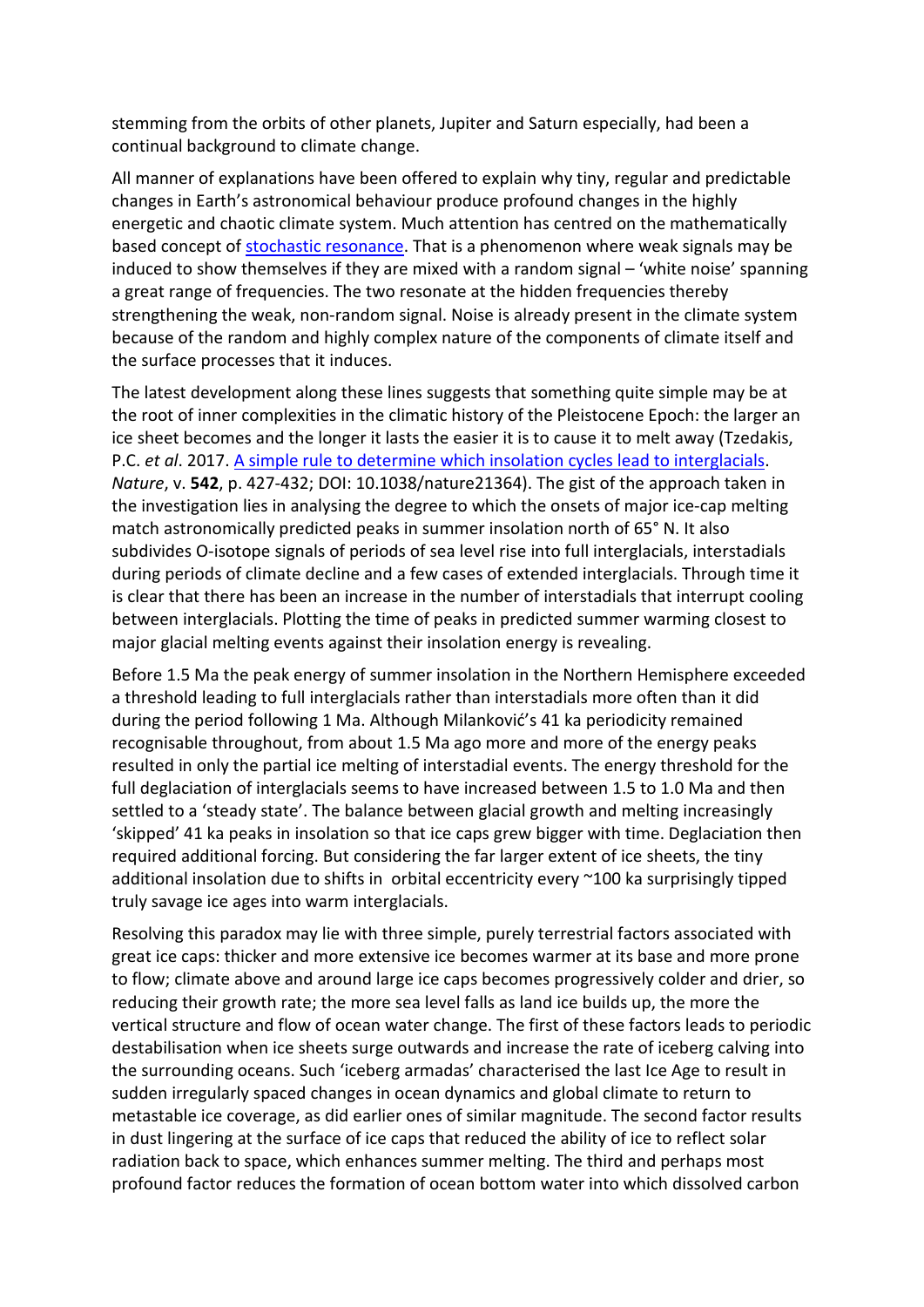dioxide has accumulated from thermohaline sinking of surface water. This leads to more  $CO<sub>2</sub>$  in the atmosphere and a growing greenhouse effect. Comforting as finding simplicity within huge complexity might seem, that orbital eccentricity's weak effect on climatic warming – an order of magnitude less than any other astronomical forcing – can tip climate from one extreme to the other should be a grave warning: climate is chaotic and responds unpredictably to small changes …

#### **Gas hydrates: a warning from the past (***July 2017***)**

Detailed sonar imaging above the [Troll gas field](http://en.wikipedia.org/wiki/Troll_gas_field) in the northern North Sea off western Norway has revealed tens of thousands of elliptical pits on the seabed. At around 10 to 20 per square kilometre over an area of about 15,000  $km^2$  there are probably between 150 to 300 thousand of them. They range between 10 to 100 m across and are about 6 m deep on average, although some are as deep as 20 m. They are pretty much randomly distributed but show alignment roughly parallel to regional N-S sea-floor currents. Many of the world's continental shelves display such pockmark fields, but the Troll example is among the most extensive. Almost certainly the pockmarks formed by seepage of gas or water to the surface. However, detailed observations suggest they are inactive structures with no sign of bubbles or fluid seepage. Yet the pits cut though glacial diamictites deposited by the most recent Norwegian Channel Ice Stream through which icebergs once ploughed and which is overlain by thin Holocene marine sediments. One possibility is that they record gas loss from the Troll field, another being destabilisation of shallow [gas hydrate](http://en.wikipedia.org/wiki/Clathrate_hydrate) deposits.



Parts of the Troll pockmark field off Norway. A: density of pockmarks in an area of 169 square km. B: details of a cluster of pockmarks. (Credit: Mazzini *et al*. 2017; Fig. 1)

Norwegian geoscientists have studied part of the field in considerable detail, analysing carbonate-rich blocks and foraminifera in the pits (Mazzini, A. and 8 others 2017. [A climatic](https://www.researchgate.net/profile/Adriano_Mazzini/publication/313925549_A_climatic_trigger_for_the_giant_Troll_pockmark_field_in_the_northern_North_Sea/links/590dafbc0f7e9b2863a45080/A-climatic-trigger-for-the-giant-Troll-pockmark-field-in-the-northern-)  [trigger for the giant Troll pockmark field in the northern North Sea.](https://www.researchgate.net/profile/Adriano_Mazzini/publication/313925549_A_climatic_trigger_for_the_giant_Troll_pockmark_field_in_the_northern_North_Sea/links/590dafbc0f7e9b2863a45080/A-climatic-trigger-for-the-giant-Troll-pockmark-field-in-the-northern-) *Earth and Planetary Science Letters*, v. **464**, p. 24-34; DOI: 10.1016/j.epsl.2017.02.014). The carbonates show very negative  $\delta^{13}$ C values that suggest the carbon in them came from methane, which could indicate either of the two possible means of formation. However, [U-Th dating](http://en.wikipedia.org/wiki/Uranium-thorium_dating) of the carbonates and radiocarbon ages of forams in the marine sediment infill suggest that they formed at around 10 ka ago, 1500 years after the end of the [Younger Dryas](http://en.wikipedia.org/wiki/Younger_Dryas) cold episode and the beginning of the Holocene interglacial. Most likely they represent destabilisation of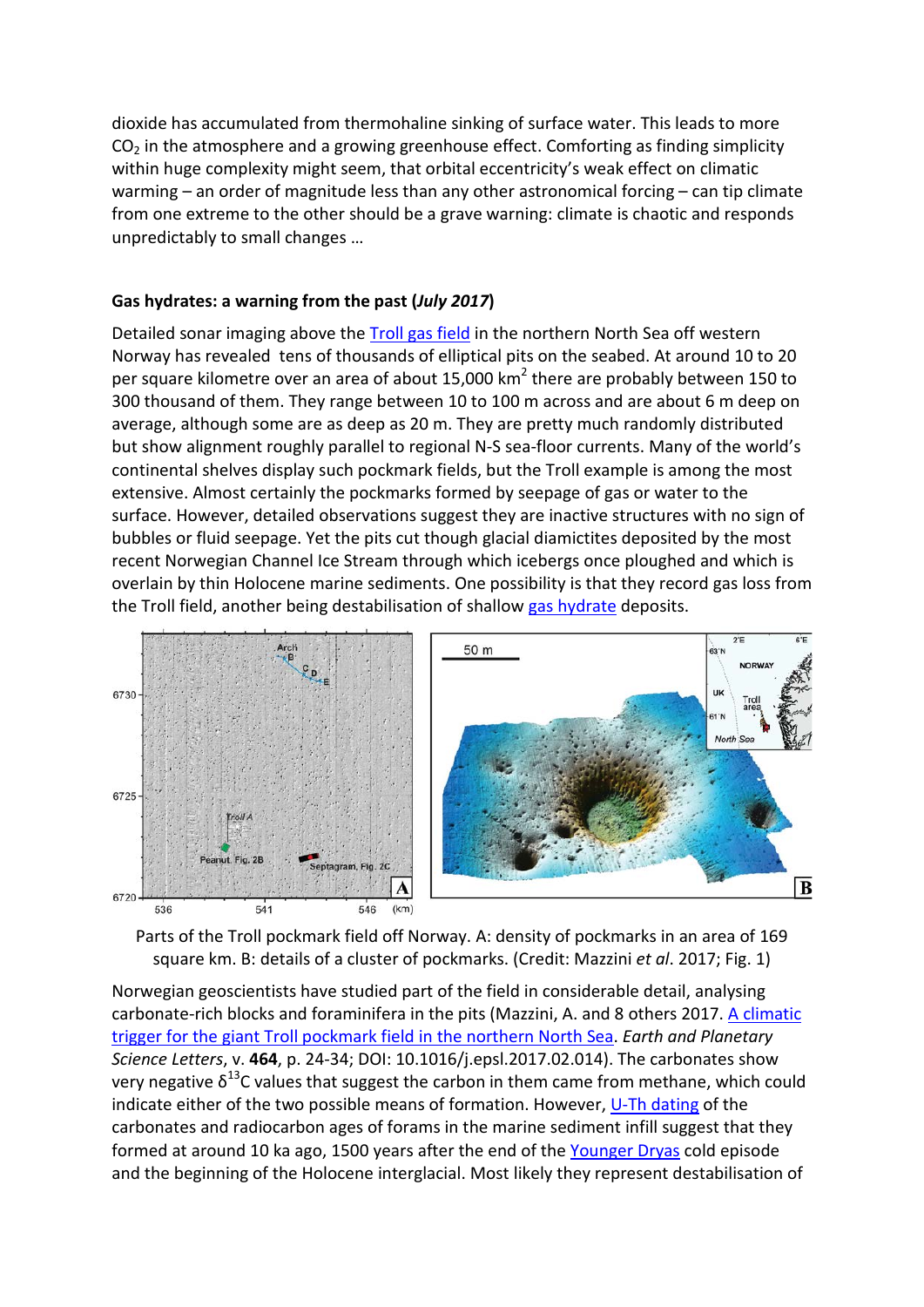a once-extensive, shallow layer of methane hydrates in the underlying sediments, conditions during the Younger Dryas having been well within the stability field of gas hydrates. Sporadic leaks from the deeper Troll gas field hosted by Jurassic sandstones are unlikely to have created such a uniform distribution of gas-release pockmarks. Adriano Mazzini and colleagues conclude that rapid early Holocene warming led to sea-floor temperatures and pressures outside the stability field of gas hydrates. There are few signs that hydrates linger in the area, explaining the present inactivity of the pockmarks – all the methane and  $CO<sub>2</sub>$  escaped before 10 ka.

Gas hydrates are thought to be present beneath shallow seas today, wherever sea-floor sediments have a significant organic carbon content and within the pressure-temperature window of stability of these strange ice-like materials. Mazzini *et al*.'s analysis of the Troll pockmark field has profound implications for the possible behaviour of gas hydrates at a time of global climatic warming. As well as their destabilisation adding to methane release from onshore peat deposits currently locked by permafrost and a surge in global warming, there is an even more catastrophic possibility. The whole of the seaboard of the southern North Sea was swept by a huge tsunami about 8000 years ago, which possibly wiped out Mesolithic human occupancy of lowland Britain, the former land mass of Doggerland in the southern North Sea, and the 'Low Countries' of western Europe. This was created by a massive submarine landslide – the [Storegga Slide](http://en.wikipedia.org/wiki/Storegga_Slide) just to the north of the Troll field – which may have been triggered by destabilisation of submarine gas hydrates during early Holocene warming of the oceans.

## **Wildfires and climate at the K-Pg boundary (***September 2017***)**

It is now certain that the Cretaceous-Palaeogene boundary 66 Ma ago coincided with the impact of a ~10 km diameter asteroid that produced the infamous Chicxulub crater north of Mexico's Yucatán peninsula. Whether or not this was the trigger for the mass extinction of marine and terrestrial fauna and flora – the flood basalts of the Deccan Traps are still very much in the frame – the worldwide ejecta layer from Chicxulub coincides exactly with the boundary that separates the Mesozoic and Cenozoic Eras. As well as shocked quartz grains, anomalously high iridium concentrations and glass spherules the boundary layer contains abundant elemental carbon, which has been widely ascribed to soot released by vegetation that went up in flames on a massive scale. Atmospheric oxygen levels in the late Cretaceous were a little lower than those at present, or so recent estimates from carbon isotopes in Mesozoic to Recent ambers suggest (Tappert, R. *et al.* 2013. [Stable carbon isotopes of C3](https://www.researchgate.net/profile/Ralf_Tappert/publication/256655103_Stable_carbon_isotopes_of_C3_plant_resins_and_ambers_record_changes_in_atmospheric_oxygen_since_the_Triassic/links/5b9c97fba6fdccd3cb57adc0/Stable-carbon-isotopes-of-C3-plant-resins-an)  [plant resins and ambers record changes in atmospheric oxygen since the Triassic.](https://www.researchgate.net/profile/Ralf_Tappert/publication/256655103_Stable_carbon_isotopes_of_C3_plant_resins_and_ambers_record_changes_in_atmospheric_oxygen_since_the_Triassic/links/5b9c97fba6fdccd3cb57adc0/Stable-carbon-isotopes-of-C3-plant-resins-an) *Geochimica et Cosmochimica Acta, v.* **121**, p. 240-262; DOI: 10.1016/j.gca.2013.07.011). Other estimates put the level substantially above that in modern air. Whatever, global wildfires occurred within the time taken for the Chicxulub ejecta to settle from the atmosphere; probably a few years. It has been estimated that about 700 billion tonnes of soot were laid down, suggesting that most of the Cretaceous terrestrial biomass and even a high proportion of that in soils literally went up in smoke.

Charles Bardeen and colleagues at the University of Colorado, Boulder, have modelled the climatic and chemical effects of this aspect of the catastrophe (Bardeen, C.G. *et al*. 2017. [On](http://www.pnas.org/content/114/36/E7415.full.pdf)  [transient climate change at the Cretaceous−Paleogene boundary due to atmospheric soot](http://www.pnas.org/content/114/36/E7415.full.pdf)  [injections.](http://www.pnas.org/content/114/36/E7415.full.pdf) *Proceedings of the National Academy of Sciences*, v. **114**, p. E7415-E7424; DOI: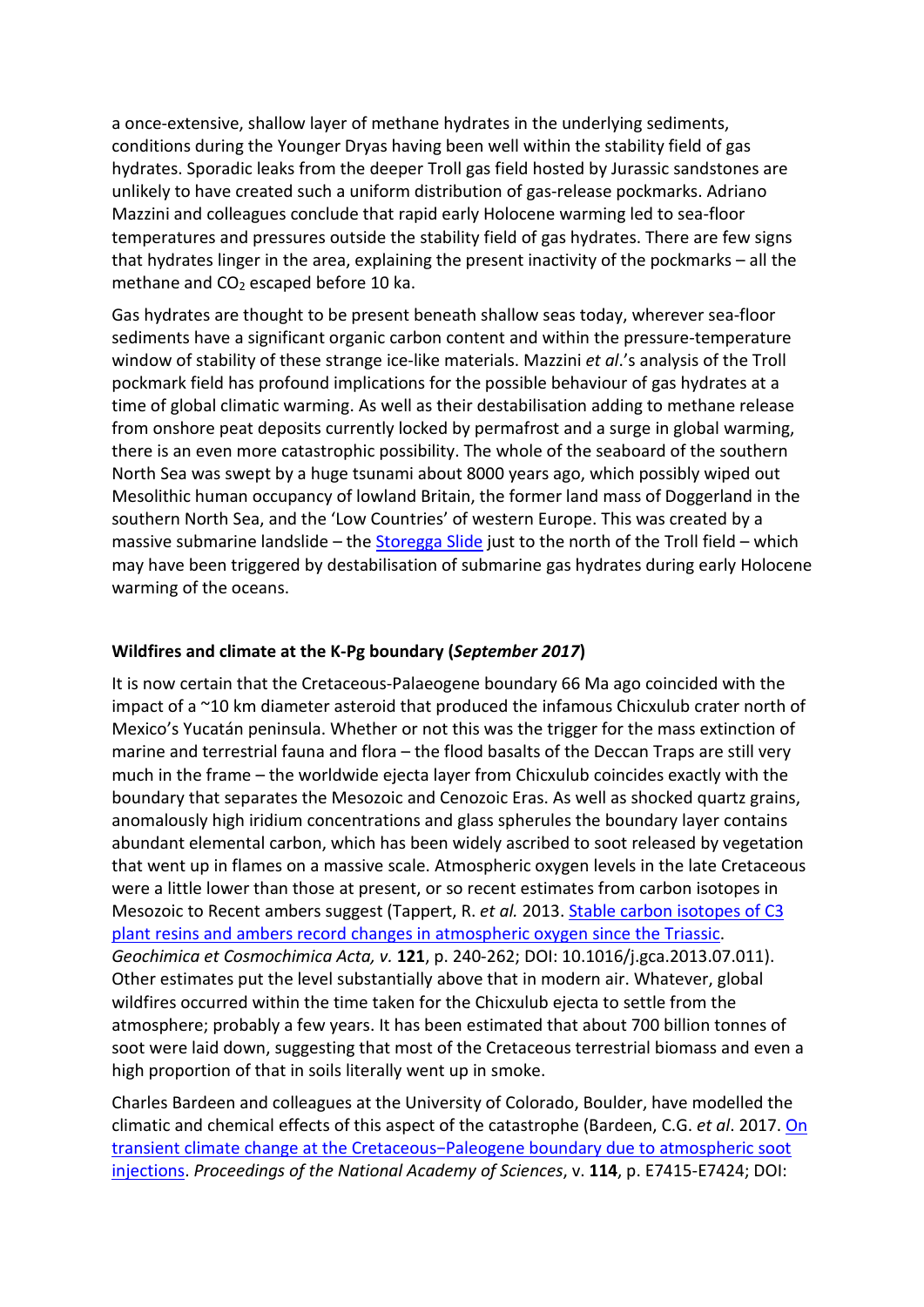10.1073/pnas.1708980114). Despite the associated release of massive amounts of  $CO<sub>2</sub>$  and water vapour by both the burning and the impact into seawater, giving increased impetus to the greenhouse effect, the study suggests that fine-grained soot would have lingered as an all enveloping pall in the stratosphere. Sunlight would have been blocked for over a year, so that no photosynthesis would have been possible on land or in the upper ocean. Moreover, the temperatures of the land and ocean surfaces would have dropped by as much as 28 and 11 °C respectively, to cause freezing temperatures at mid-latitudes. Moreover, absorption of solar radiation by the stratospheric soot layer could have increased the temperature of the upper atmosphere by several hundred degrees to destroy the ozone layer. Consequently, once the soot cleared the surface would have had a high ultraviolet irradiation for around a year.

The main implication of the modelling is a collapse in both green terrestrial vegetation and oceanic phytoplankton; the bases of the terrestrial and marine food chains would have been absent for long enough to wipe out those animals that depended entirely on them. While an enhanced greenhouse effect and increased acidification of the upper ocean through  $CO<sub>2</sub>$ emissions by the Deccan flood volcanism would have placed gradually increasing and perhaps episodic stresses on the biosphere, the outcome of the Chicxulub impact would have been immediate and terrible.

# **Volcanism and sea level fall (***September 2017***)**

Most basaltic volcanic activity stems from the rise of hot, deep rock, usually within the mantle. Pressure suppresses partial melting of mantle rock, so as a hot mass rises the greater the chance that it will begin to melt without any rise in its temperature. That is the reason why mantle plumes are associated with many volcanic centres within plates. Extension at oceanic ridges allows upper mantle to rise in linear belts below rift systems giving rise to shallow partial melting, mid-ocean ridge basalts and sea-floor spreading. These aren't the only processes that can reduce pressure to induce such [decompression-](http://www.volcanolive.com/melting.html) or [adiabatic melting;](http://www.volcanolive.com/melting.html) any means of uplift will do, provided the rate of uplift exceeds the rate of cooling at depth. As well as tectonic uplift and erosion, melting of thick ice sheets and major falls in sea level may result in unloading of the lithosphere.

During [Messinian](http://en.wikipedia.org/wiki/Messinian) Stage of the late Miocene up to 3 km of evaporitic salt was deposited in the deepest parts of the Mediterranean Basin. One mechanism might have been faster evaporation of seawater than its resupply from the Atlantic through the Straits of Gibraltar, similar to the way in which salt is deposited below the Dead Sea. But the salt layer beneath the modern Mediterranean Sea bed has interleaved riverine sediments containing fossils of land plants. The Straits had closed and the Mediterranean Sea evaporated away. From about 6 to 5.3 Ma ago sea level fell by 3 to 5 km, only returning to normal when the Straits reopened to launch the huge [Zanclean flood](https://en.wikipedia.org/wiki/Zanclean_flood) [\(watch video simulation\)](https://www.youtube.com/watch?v=0xQeEgPhSfI), with which the Pliocene of southern Europe and North Africa commenced. A team from the Universities of Geneva, Orleans and Paris and the Instituto de Ciencias de la Tierra Jaume Almera in Barcelona has tested the hypothesis that the [Messinian Crisis](http://en.wikipedia.org/wiki/Messinian_salinity_crisis) affected volcanic activity in the area (Sternai, P. *et* al. 2017. [Magmatic pulse driven by sea-level changes associated with](https://www.ncbi.nlm.nih.gov/pmc/articles/PMC5654511/)  [the Messinian salinity crisis.](https://www.ncbi.nlm.nih.gov/pmc/articles/PMC5654511/) *Nature Geoscience*, v. **10**, p. 783-787; DOI: 10.1038/ngeo3032).

From the record of salt precipitation, Pietro Sternai and colleagues, reckon that the main phase of unloading of the Mediterranean Basin began at around 5.6 Ma. Allowing for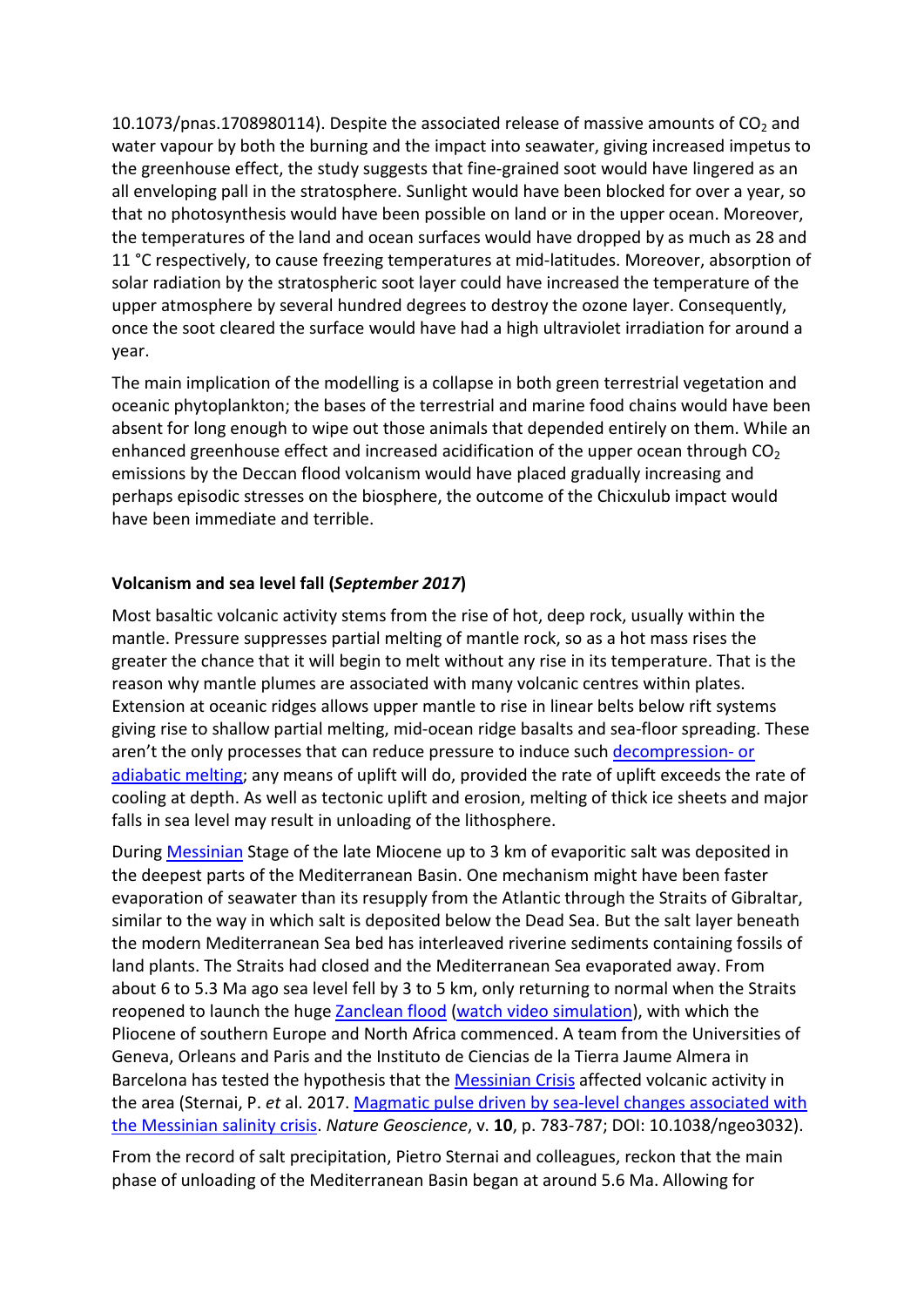loading by the thick evaporites they calculated that the effect of the loss of water mass was equivalent to an unloading of 15 MPa in the deeper Eastern Mediterranean and 10 MPa in the west. Using standard pressure-temperature melting curves for the upper mantle, they then estimated that any magma chambers affected by the decrease in pressure could yield up to 17% more melt. Radiometrically dated lavas and igneous dykes within the Mediterranean region became more frequent and the number of events more than doubled during the time of main salt deposition.



Stromboli, one of the most active volcanoes in the Mediterranean Basin (credit: Wikipedia)

In May 2017 a study of subglacial volcanoes in West Antarctica based on radar mapping of the solid surface identified 138, 91 of them previously unknown (van Wyk de Vries et al. 2017. [A new volcanic province: an inventory of subglacial volcanoes in West Antarctica.](http://sp.lyellcollection.org/content/early/2017/05/26/SP461.7.full.pdf) *Geological Society, London, Special Publication* **461** ; DOI: 10.1144/SP461.7) They lie within a buried rift system and are covered by thick ice. Only one volcano in Antarctica is known to be active, Erebus, which is part of the cluster. Most of the news items stemming from the publication mentioned the possibility that the buried volcanic tract could be adding to the instability of the [West Antarctic Ice](http://en.wikipedia.org/wiki/West_Antarctic_Ice_Sheet) Sheet through heating up its base. The WAIS is the ice sheet most feared to collapse seawards leading to a rise of about 3 m in global sea level. If the 2 km thick WAIS did slide off its underlying crust it might possibly trigger reactivation of the volcanic cluster.

# **The winter of dinosaurs' discontent (***November 2017***)**

Under the auspices of the International Ocean Discovery Program (IODP), during April and May 2016 a large team of scientists and engineers sank a 1.3 km deep drill hole into the offshore, central part of the [Chicxulub impact crater,](http://en.wikipedia.org/wiki/Chicxulub_crater) which coincided with the K-Pg mass [extinction](http://en.wikipedia.org/wiki/Cretaceous%E2%80%93Paleogene_extinction_event) event. Over the last year work has been underway to analyse the core samples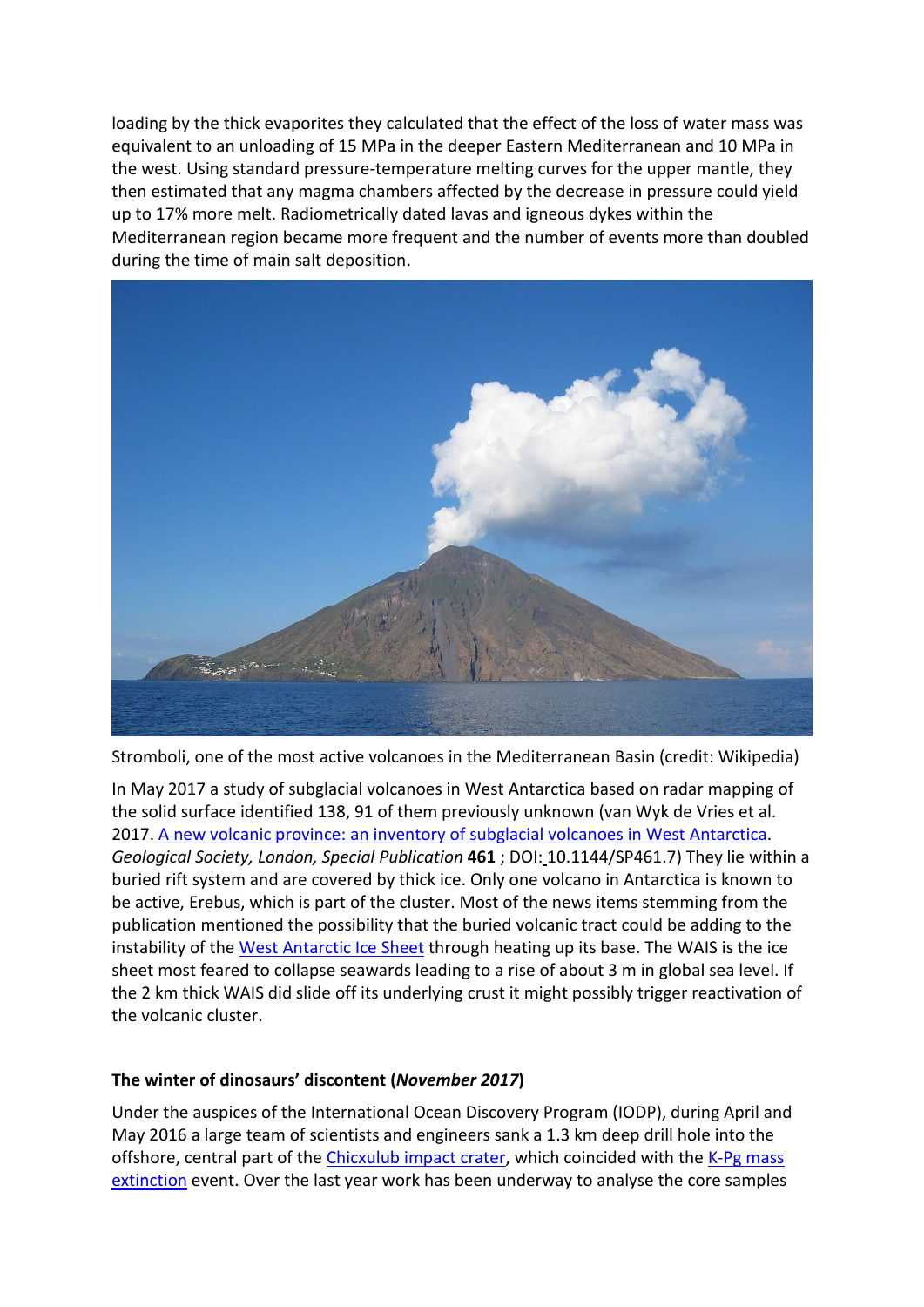aimed at investigating every aspect of the impact and its effects. Most of the data is yet to emerge, but the team has published the results of advanced modelling of the amount of climate-affecting gases and dusts that may have been ejected (Artemieva, N. *et al*. 2017. [Quantifying the release of climate-active gases by large meteorite imp-acts with a case](https://hal.archives-ouvertes.fr/hal-01639659/document)  [study of Chicxulub.](https://hal.archives-ouvertes.fr/hal-01639659/document) *Geophysical Research Letters*, v. **44**; DOI: 10.1002/2017GL074879). Petroleum exploration in the Gulf of Mexico reveals the impact site to have been underlain by about 2.5 to 3.5 km of Mesozoic sediments that include substantial amounts of limestones and evaporitic anhydrite (CaSO<sub>4</sub>) – thicknesses of each are of the order of a kilometre. The impact would inevitably have yielded huge volumes of carbon- and sulfur dioxide gases, as well as water vapour plus solid and molten ejecta. The first, of course, is a critical greenhouse gas, whereas  $SO<sub>2</sub>$  would form sulfuric acid aerosols if it entered the stratosphere. They are known to block incoming solar radiation. So both warming and cooling influences would have been initiated by the impact. Dust-sized ejecta that lingered in the atmosphere would also have had climatic cooling effects. The questions that the study aimed to answer concerns the relative masses of each gas that would have reached more than 25 km above the Earth to have long-term, global climatic effects and whether the dominant effect on climate was warming or cooling. Both gases would have added the environmental effects of making seawater more acid.

Such estimates depend on a large number of factors beyond the potential mass of carbonate and sulfate source rocks. For instance: how big the asteroid was; how fast it was travelling and the angle at which it struck the Earth's surface determine the kinetic energy involved and the impact mechanism. How that energy was distributed between atmosphere, seawater and the sedimentary sequence, together with the pressuretemperature conditions for the dissociation of calcite and anhydrite all need to be accounted for by modelling. Moreover, the computation itself becomes extremely long beyond estimates for the first second or so of the impact. Earlier estimates had been limited by computer speeds to only the first few seconds of the impact and could not allow for other than vertical impacts. The new study, by supercomputers and improved algorithms, used a likely 60° angle of impact, new data on mineral decomposition and simulated the first 15 to 30 seconds. The results suggested that  $325 \pm 130$  Gt of sulfur and  $425 \pm 160$  Gt CO2 were ejected, compared with earlier estimates of 40-560 Gt of sulfur and 350-3,500 Gt of CO2. The greater proportion of sulfur release to the stratosphere pushes the model decisively towards [global cooling,](http://en.wikipedia.org/wiki/Global_cooling) probably over a lengthy period – perhaps centuries. Taking dusts into account implies that visible sunlight would also have been blocked, devastating the photosynthetic base of the global food chain, in the sunlit parts of oceans as well as on land.

But we have to remember that these are the results of a theoretical model. In the same manner as this study has thrown earlier modeling into doubt, more data – and there will be a great many from the Chicxulub drill core itself – and more sophisticated computations may change the story significantly. Also, the other candidate for the mass extinction event – the flood basalt volcanism of the Deccan Traps – and its geochemical effects on the climate have yet to be factored in. The next few lines of Shakespeare's soliloquy for Gloucester in *Richard III* may well emerge from future work

*… Made glorious summer by this sun of York; And all the clouds that lour'd upon our house In the deep bosom of the ocean buried …*